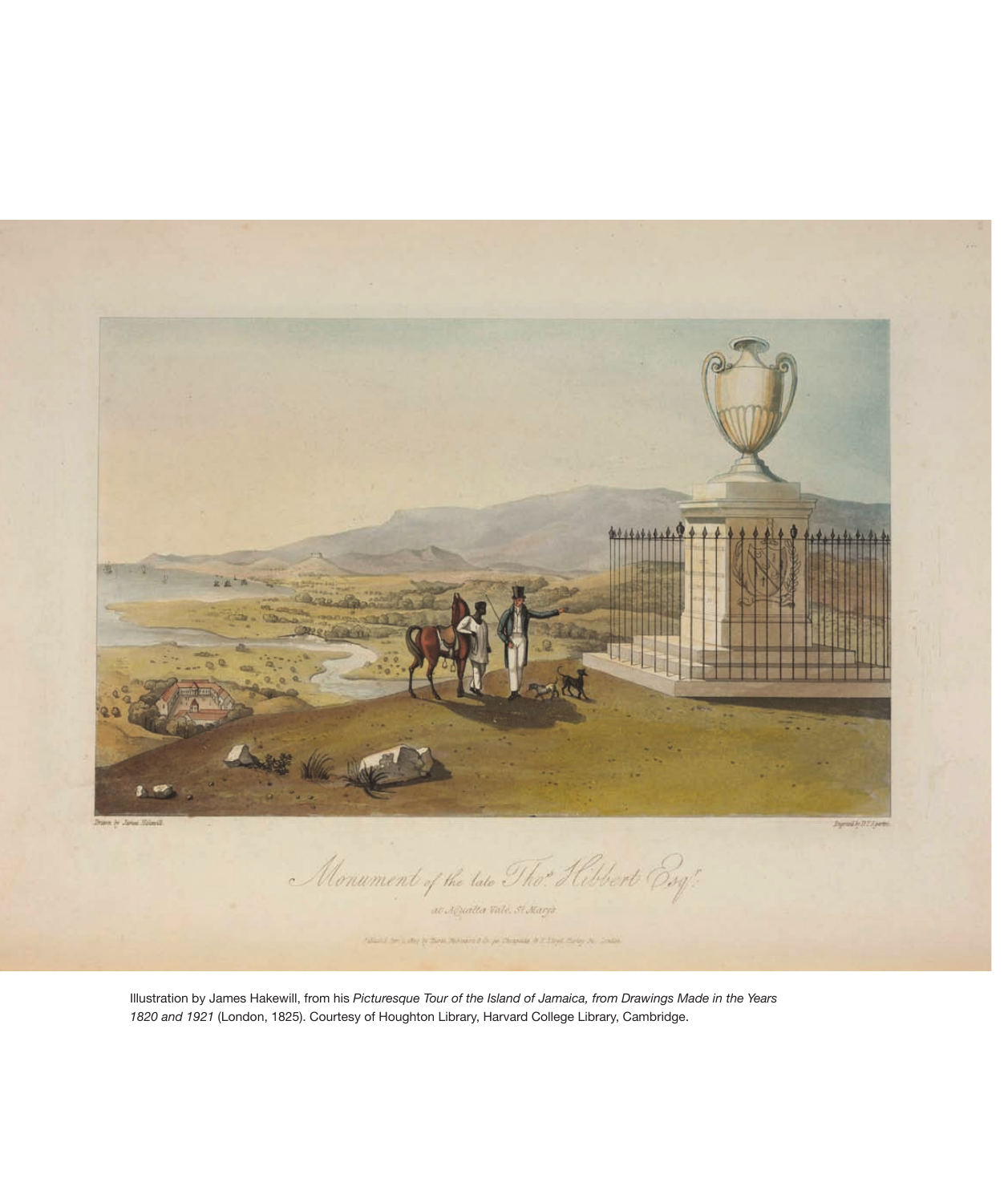## **BOOK DISCUSSION:**

Vincent Brown, *The Reaper's Garden: Death and Power in the World of Atlantic Slavery*; Cambridge, MA: Harvard University Press, 2008; 368 pages; ISBN 978-0-674-02422-9 (hardcover).

## Rituals of Belief, Practices of Law

## **Colin Dayan**

The voice belongs to the family group dead and alive. We walk by their leave, for planted in the soil, we must walk over them to get where we are going. —Erna Brodber, *Jane and Louisa Will Soon Come Home*

In *The Reaper's Garden*, Vincent Brown presents a history of slavery in colonial Jamaica that is also an inquiry into ritual practice and punishment in a transatlantic perspective. To effect what he calls "a materialist history of the supernatural imagination" is no mean feat.<sup>1</sup> He is able to make matter out of spirit, to call upon a new definition of the body, by reconceiving the meaning of death—and the making of the dead—in the enchanted wreckage that was Atlantic slavery. Brown takes literally the *haunt* of cruelty, the leavings of terror. The dead do not die. They haunt the living, both free and unfree, African and European. As he cautions at the end of his book, they still speak in the present landscape of terror and ruin.

The dogs of Hurricane Katrina; citizens turned refugees in the United States; disappeared "ghost-detainees" held incommunicado in prolonged detention; sick cows kicked and prodded at slaughter; nooses found in trees, in university offices; civilians killed, maimed, burned alive, and locked up in Gaza—the rationales and rituals of terror proliferate. In *Silencing the Past: Power and the Production of History*, Michel-Rolph Trouillot warns, "The Past—or, more accurately, pastness—is a position. Thus, in no way can we identify the past *as past*."2 The

small axe 31 • March 2010 • DOI 10.1215/07990537-2009-051 © Small Axe, Inc.

<sup>1</sup> Vincent Brown, *The Reaper's Garden: Death and Power in the World of Atlantic Slavery* (Cambridge, MA: Harvard University Press, 2008), 5; hereafter cited in text.

<sup>2</sup> Michel-Rolph Trouillot, *Silencing the Past: Power and the Production of History* (Boston: Beacon, 1995), 15.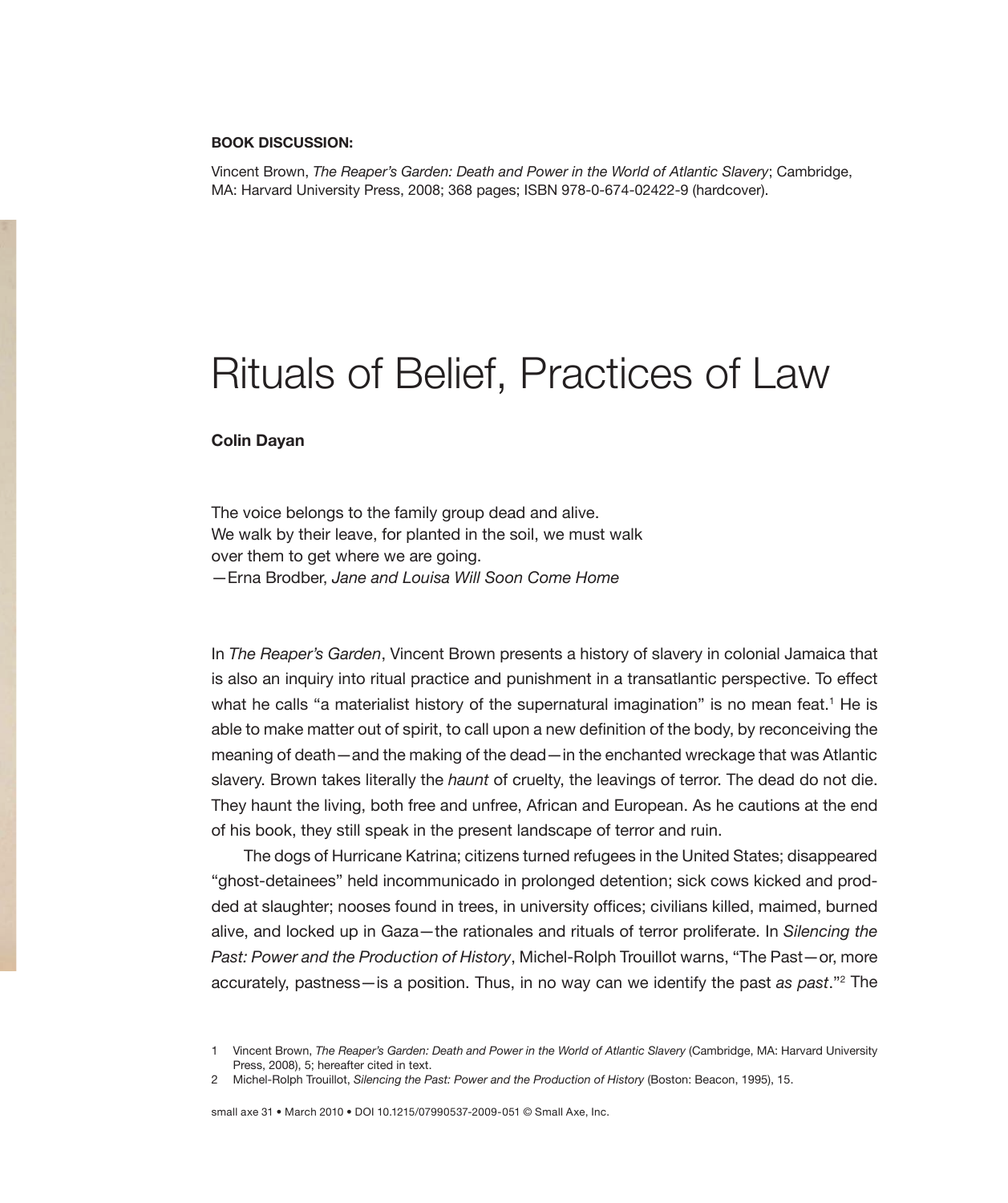ghosts of Brown's story remind us that the codes and sanctions of slavery always resurface and find new places to inhabit.

In *Institutes of the Christian Religion*, John Calvin reflects on the passage in Luke where Christ identifies himself: "See and touch for a spirit has no flesh and bone." He writes as if in anticipation of what T. S. Eliot in *Four Quartets* will name "a familiar compound ghost." For a long time now, since my first visit to Haiti when I was twenty, I have been haunted by Calvin's rumination on the body of Christ. "He proves himself no specter, for he is visible in his flesh. Take away what he claims as proper to the nature of his body; will not a new definition of the body then have to be coined?"3 In 1980 at a *hounfo* in Croix-de-Missions, Haiti, I watched when a devotee was mounted by a *lwa* in service, and I knew that this was a risky, fabulous, and very fleshly matter: this proximity of the common and the sacred, and the apparent arbitrariness of the relation. The spirits unfold their potential in the lineaments of the human, in the material envelope through which they experience life on earth.

In what I call the "cult of the residue," the body remains. The spiritual promiscuity generated by the struggle between domination and obeisance made finite what we understand as "spirits," as if through a nature injected with temporality. The divide between the *spiritual* and the *secular* is far more permeable than civilized claims and their emphatic reasonableness would have us believe, while trafficking in slaves—and the wealth resulting from what Brown calls "a magnificent factory" made "out of mortal crisis" (13)—redefined physicality. Neither whites nor blacks were spared this reckoning. For Brown, both commemorative obsession and lingering phantoms guarantee a *political history* that is rigorous and visible. The will to repeat, the insistence on the already done that must be redone, accounts for the power and clarity of ritual, an action both sacred and civil. Nowhere is ritual power so evident through these embodiments that give a material history to what might seem spiritual concerns. Ritual is not only historically specific, but, as Wyatt MacGaffey has written, it is "about power and is itself more or less political."4

Brown tests the connection between the set of practices in the Caribbean associated with the sacred and what we might call the rules of law, not exactly the underside of the sacred, but its haunting. Indeed, the law haunts this book, its precepts and proscriptions return as a leitmotif in the grit and press of colonial history. In the process, Brown prompts us to ask how legal practices and rituals of belief redefined matter and spirit, persons and property for both masters and slaves. How did sacred authority and ritual practice prompt the redefinition of politics, and under what historical forms? Reading Brown's meditation on what matters in a society built "on the ruins of human life and dignity" (57), I wondered about differing attitudes toward atonement and retribution, variously if somewhat ambiguously called European

<sup>3</sup> John Calvin, *Institutes of the Christian Religion*, ed. John T. McNeill (1536; Louisville, KY: Westminster, 1960), 1399; biblical reference is to Luke 24:39; T. S. Eliot, "Little Gidding," *Four Quartets* (Boston: Houghton Mifflin Harcourt, 1971), 53.

<sup>4</sup> Wyatt MacGaffey, *Religion and Society in Central Africa: The BaKongo of Lower Zaire* (Chicago: University of Chicago Press, 1986), 18.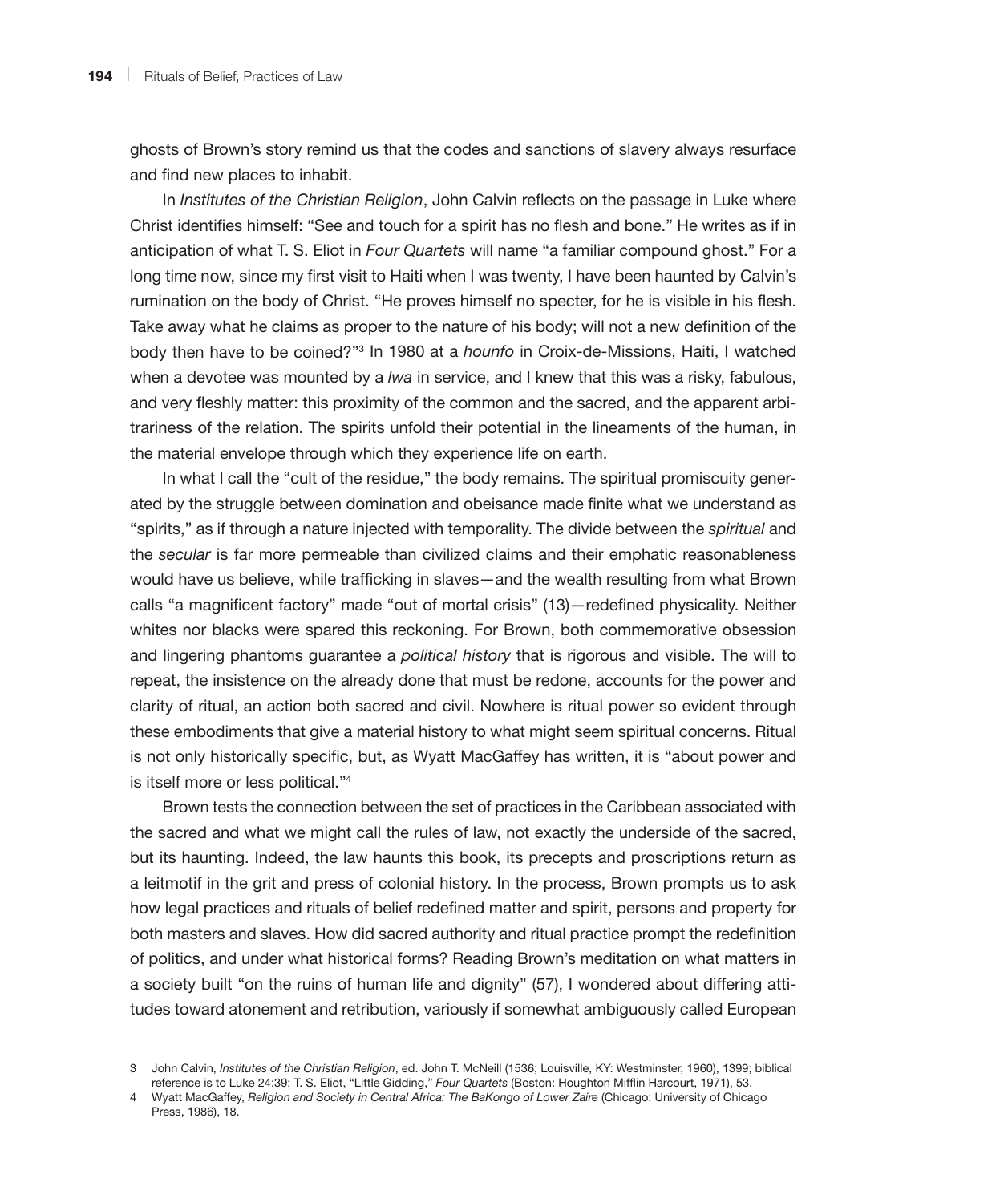and African. These attitudes worked in radically different ways in slave communities, where the nonhuman—a concept of great penetrating power—engendered deeply unspecialized applications and entered the human community in any variety of circumstances.

In the unerring embodiments of spirit possession, as in any ritual of remembrance and reenactment, the legal idiom of possession matters a great deal, especially in the case of human chattels that could be passed around, damaged, or consumed. This marking of perishables, consumed by use, says something unique about the somber intelligence of ritual. In places that established slavery as an institution fundamental to the rights and identities of those who were not slaves, a unique blend of Cartesian doubt and sacred spirituality came into play. Throughout the Americas, under pressure of punishment without limits, the concept of personhood could be eliminated for the enslaved who were condemned to live in and through the body. "He can be reached only through his body," Thomas R. R. Cobb wrote in *An Inquiry into the Law of Negro Slavery* (1858), "and hence, in cases not capital, whipping is the only punishment that can be inflicted."5 Why, we might ask, can he *not* be reached through his mind? The answer—at least in the southern United States—involved some of the most astute and thoughtful of appellate judges in impossible scenarios of racialist ethnography, a dizzying array of examples that demonstrated the legal destruction of the person. If legally the slave had no mind—no legal personality—then this terrible negation of thinking in law, itself a kind of magic, was a disfiguration perhaps more terrifying to the enslaved than the actual beheadings and mutilations so powerfully described by Brown.

In Brown's landscape of death—a realm of broken but obstinate communication between the living and the dead—nothing ever dies: not oppression nor the disfiguring of persons placed outside the pale of human empathy. The haunting continues, and it is preserved most cunningly in legal rules and regulations. Old forms of terror maintain themselves as they find new content. In thinking about how spectacles of terror control the racially marginalized, the weak, and the socially oppressed, I recall Pollock and Maitland's insight into the witchcraft behind the law: "Where there is no torture there can be little witchcraft. . . . Sorcery is a crime created by the measures which are taken for its suppression."6

With this penal logic the rules of law and the exercise of spirit became reciprocal. Legally, how much of a body could be dismembered? In the Jamaican Black Code, as in the French Code Noir*,* a gradual removal of body parts was allowed: one ear for the first escape, another ear for the second, or sometimes a foot or hand. The judicial code was preliminary to the utterance of guilt and essential to its efficacy. In the French code the soul remained, no matter the tortures, whether castration, flogging, roasting, branding, loss of ears, nose, hands, and

<sup>5</sup> Thomas R. R. Cobb, *An Inquiry into the Law of Negro Slavery in the United States of America* (1858; New York: Negro University Press, 1968), 266.

<sup>6</sup> Sir Frederick Pollock and Frederic William Maitland, *The History of English Law before the Time of Edward I*, 2 vols. (1868; Union, NJ: Lawbook Exchange, 1996), 2:555–56.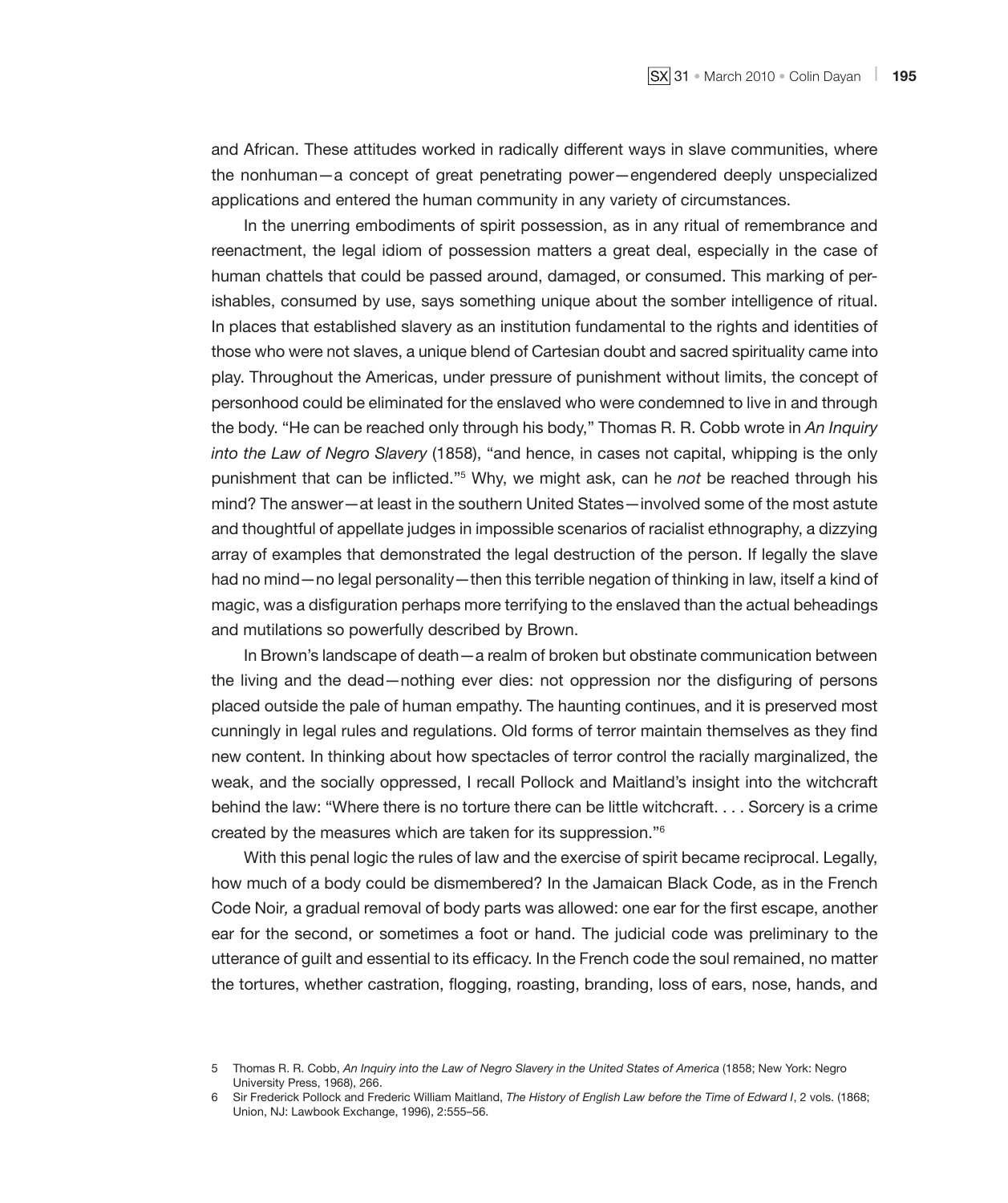feet. The baptized slave could, as some Jesuits claimed, shake off the mutilated flesh and rise again incorruptible.

In Jamaica, however, slaves were construed, in varying acts of assembly, as things without thought, with no attention paid to their souls. But the *duppies*, or unquiet dead, returned in varying guises. The relics and scraps of bodies, the slaves who had been called "ebony wood," "pieces of the Indies," or "heads of cattle," returned as ancestor spirits, caught in the evil that had created them. Their metamorphoses, and the threat of "spectral revenge" (69), Brown demonstrates, troubled both whites and blacks, recording the rudiments of a legal sorcery that converted humans into things or nonhuman animals. Whether we turn to the English or French Caribbean, or even the American South, these spirits returned as *baka* or *lougawou*, *soucriants* or vampires, the varying kinds of shape-shifters known to shed skin and suck blood. Condemned to wander the earth most often in the form of pigs, cows, cats, or dogs, these evil spirits are the surfeit of an institution that turned humans into chattels. They, too, tell a history. These residues return, and along with other spirits of the dead, activate the materiality that is so critical to the spiritual beliefs of the enslaved, as well as to the terrible practices of the plantocracy.

In the exemplary "Icons, Shamans, and Martyrs" (chapter 4), Brown provides the context for a new understanding of the "supernatural." A new religious idiom acquires strangely animate life, while "rites of legal practice" become inseparable from "rites of terror" (138). Speaking broadly, I would argue that only in legal documents and under legal forms are the social, economic, and even spiritual arrangements of remote times made visible. The black codes, penal sanctions, and judicial enforcement form the skeleton of the body politic. Throughout the Americas, the creation of persons in law, earmarked for domination, was a weighty matter, and the rituals adapted to this novel status were impressive. Not only did terror and legality go hand in hand, but the supernatural served as the unacknowledged mechanism of justice. Law traded on the lure of the spirit. "The legal system was in place," Brown notes, "but a belief system was not" (139). A startling and crucial point, which deserves to be analyzed further. Both planters and slaves proved again and again that the sacred was inextricable from the law, just as the law shaped and sustained belief.

Legal thought in colonial Jamaica, as in Saint-Domingue, relied on a set of fictions in order to sustain the absolutist and physical concept of property: a fictive, and, I would add, supernatural domain grounded in the materials, habits, and usages of society. What might first seem phantasmagoric is locked into a nature lived as a spectacle of servitude and possession. The dispossession accomplished by legal slavery, as I once argued, became the model for possession in Vodou: turning a person not into a thing but into a spirit. The raw materials of colonial legal authority became the stuff of spiritual life. In Creole, for example, the term for either law or god is *lwa*. Those dispossessed by the *loi d'état* enacted an alternative history when they were possessed by their *lwa*. 7

7 See Joan [Colin] Dayan, *Haiti, History, and the Gods* (Berkeley: University of California Press, 1995), 65–74.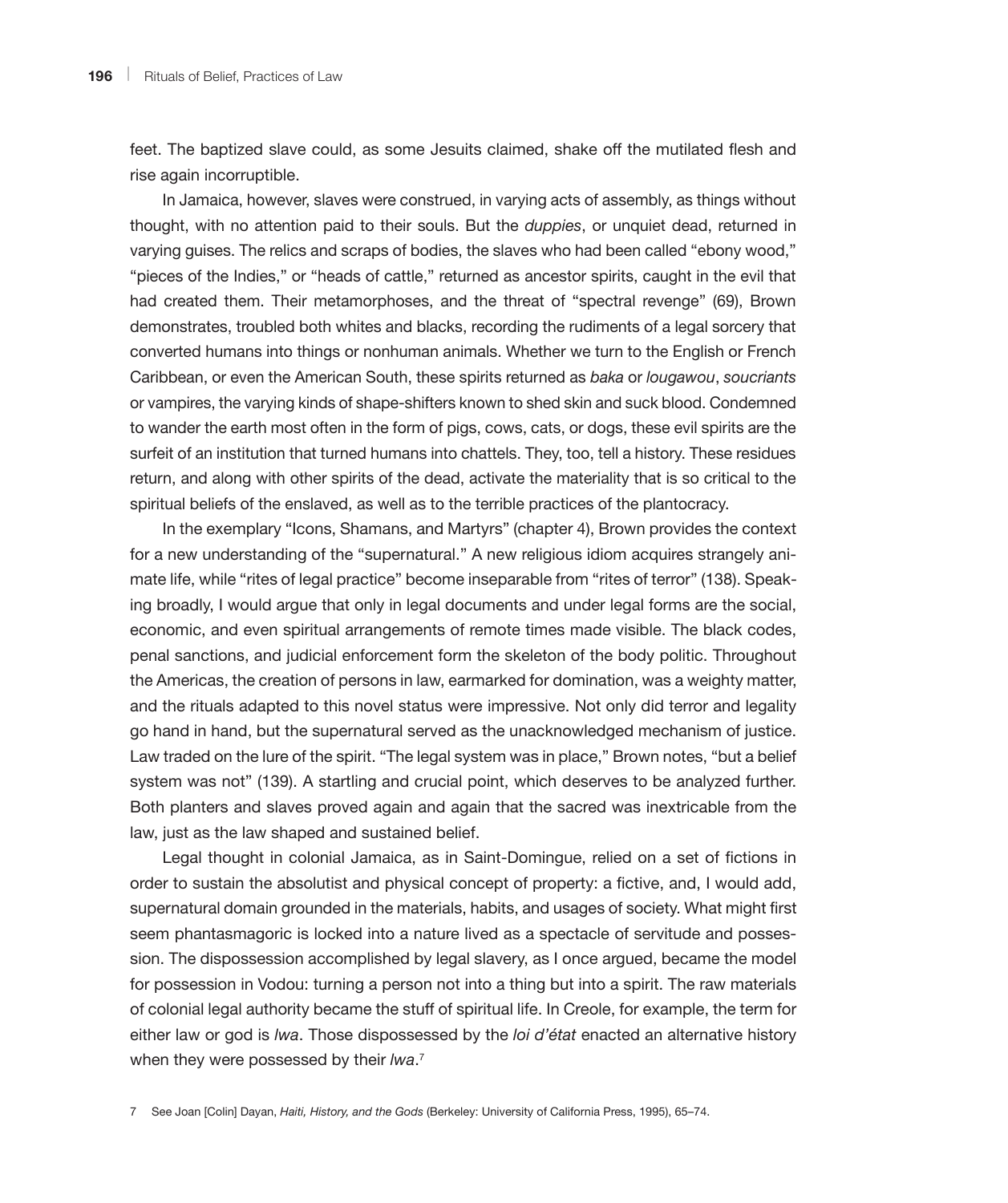The law was not beyond the ken of slaves, but something that obsessed them. They understood its power and knew that on this soil of the dead, the elements of law had a great deal to do with the making of gods and spirits—and political authority. *The Reaper's Garden*  sensitively lays out this habitat for law's creatures and offers the ground for a gothic America: a hybrid place into which are seeded legal fictions, spiritual beliefs, and historical fragments. The very notions of mastery and servitude, as well as persons and things, are there transfigured.

To say that law uses and represents history is also to know how it becomes a site of commemoration. How does law materialize memory? As a locus of embodied history, law becomes key to understanding what it meant when slaves, formerly property, were freed into another kind of status that recognized the exchange of one kind of bondage for another. It is no accident that two other recent books about Jamaica focus on law's sorcery. R. W. Kostal's *A Jurisprudence of Power* and Diana Paton's *No Bond But the Law* both link unspeakable practices to legal strictures.<sup>8</sup> What is remarkable is law's ability to invent persons who yet remain in a negative relation to law, whether through state-controlled punishment or in the legal-minded acquiescence in torture.

The law, ever turning to the past in order to accumulate its vestigial bits, remains deathly. Yet this residue is the lifeblood for the constancy, the deathlessness of legal inquiry. What gives law the power to preserve and manipulate the categories of spirit and body? The double and complex movement between the extremes of external and internal, what can be removed and what remains, turned the rules of law into tools for unmaking persons throughout the colonial Americas, whether we turn to the British colonies in the West Indies or in North America.

Orlando Patterson, following Claude Meillassoux's lead in *The Anthropology of Slavery*, used the term *social death* to describe the utter "depersonalization" that signaled an "alienation" both sacrificial and mercantile.<sup>9</sup> One of the most startling and persuasive moments in *The Reaper's Garden* is Brown's revisiting of social death—a condition that I have long argued is essential to understanding the status of prisoners who, once recognized as "slaves of the state," undergo "civil death," naturally alive but legally dead.<sup>10</sup> Taking issue with Patterson's use of the metaphor of social death "as the basic condition of slavery," Brown questions Patterson's position that "the enslaved had been culturally stripped by slavery's rigors and terrors" (127). Thus, while concentrating on death, Brown questions the view of the socially dead slave, instead giving examples of familial relationships through time, the "determination to brace a fractured lineage, of whatever kind" (118) through legacies and bequests. In a brilliant riposte to Patterson, Brown distinguishes between figure and actuality. Throughout

<sup>8</sup> R. W. Kostal, *A Jurisprudence of Power: Victorian Empire and the Rule of Law* (Oxford: Oxford University Press, 2005); Diana Paton, *No Bond But the Law: Punishment, Race, and Gender in Jamaican State Formation, 1780–1870* (Durham, NC: Duke University Press, 2004).

<sup>9</sup> Orlando Patterson, *Slavery and Social Death: A Comparative Study* (Cambridge, MA: Harvard University Press, 1982), 22; Claude Meillassoux, *The Anthropology of Slavery: The Womb of Iron and Gold*, trans. Alide Dasnois (Chicago: Chicago University Press, 1991), 9–35.

<sup>10</sup> See Joan [Colin] Dayan, "Legal Slaves and Civil Bodies," in Russ Castronovo and Dana Nelson, eds., *Materializing Democracy: Toward a Revitalized Cultural Politics* (Durham, NC: Duke University Press, 2002), 53–94, and "Legal Terrors," in "Redress," special issue, *Representations* 92 (Fall 2005): 42–80.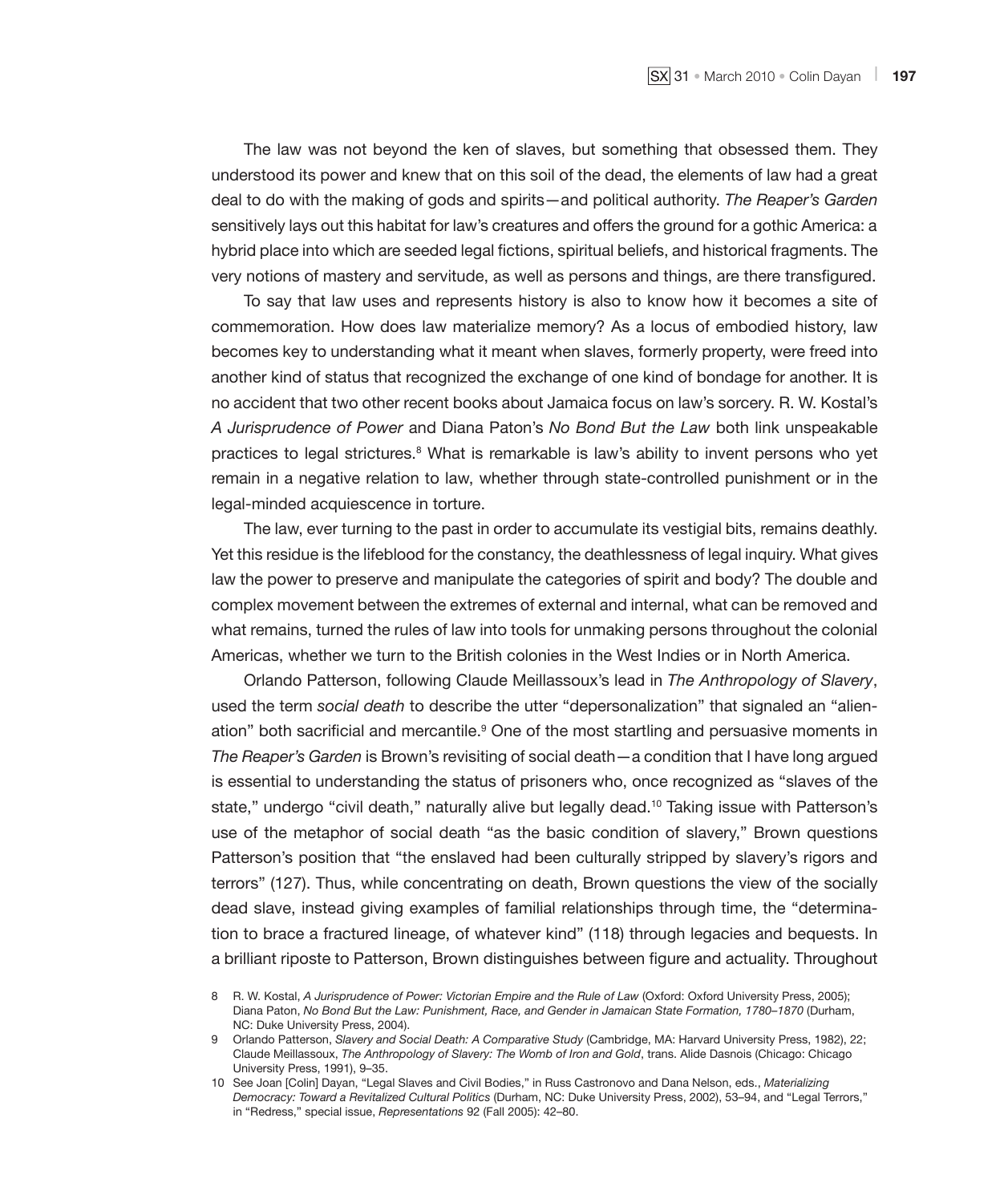his remarkable discussion of inheritance practices among Jamaican slaves he clarifies how they continually, often successfully, accomplished what they were legally *not free* to do. For slaves to act "freely" would contradict the substance of enslavement, Brown argues. And yet slaves in their last wills and testaments reacted against this legal impossibility. Nowhere is this divide between legal precepts and actual practice as evident as in the history of slave inheritance claims.

The threat of haunting, the fact of loss, and the promise of an afterlife were singularly pronounced in the rituals of inheritance that Brown elaborates in the chapter "Expectations of the Dead." Reading these riveting pages on the rights to land and claims of lineage, I am reminded that slavery in the United States and the laws that sustained it were indeed exceptional and unprecedented. Even relationships outside the law between masters and slaves never significantly countered the abstract precepts of law. In Jamaica, however, slaves, once reduced to a special kind of property, were yet to be governed as persons with wills of their own, even though fixed in their status as legal property. What Brown portrays as a reciprocal exchange that thrived on separate but equal possibilities—"the relative openness of inheritance practices among slaves" (115)—on the eve of emancipation in the West Indies was quite reversed in the southern United States on the eve of the Civil War.

Southern laws became increasingly draconian after the Nat Turner rebellion of 1830 and the increasing militancy of abolitionists, along with emancipation in the British West Indies. But, above all, the emphasis on slaves as property meant they could have no relation to property. Here is Cobb: "Of the other great absolute right of a freeman, viz., the right of private property, the slave is entirely deprived. His person and his time being entirely the property of his master, whatever he may accumulate by his own labor, or is otherwise acquired by him, becomes immediately the property of his master."11 While Edmund Burke considered how slaves might become "suitable subjects" in his 1780 "Sketch of a Negro Code" (see 123), even abolitionists in the United States—as Frederick Douglass reminded his audience—never quite accepted former slaves as equals. Instead, they still bore a stigma of the deepest degradation, to paraphrase Justice Roger Brooke Taney in *Dred Scott v. Sanford* (1857).

In Brown's remarkable book we learn how the rules of law and the transformations of belief worked for both the enslaved and the free to make an alternative history that suspended the alleged disconnect between sacred and profane. In asking how the living might speak with the dead, he also asks what it means to put politics into a frame that can only be called *religious*. The miraculous story he tells stands outside moral injunction or reasonable consensus. In a terrain ravaged by violence, mutilation, and greed he recognizes something like the divine: excessive and beyond rules, laws, or the rational expectations of humanist culture. In what secular culture takes to be useless, dead, or discarded, Brown summons a world of family and friends, spirits and persons that has little to do with morality or something